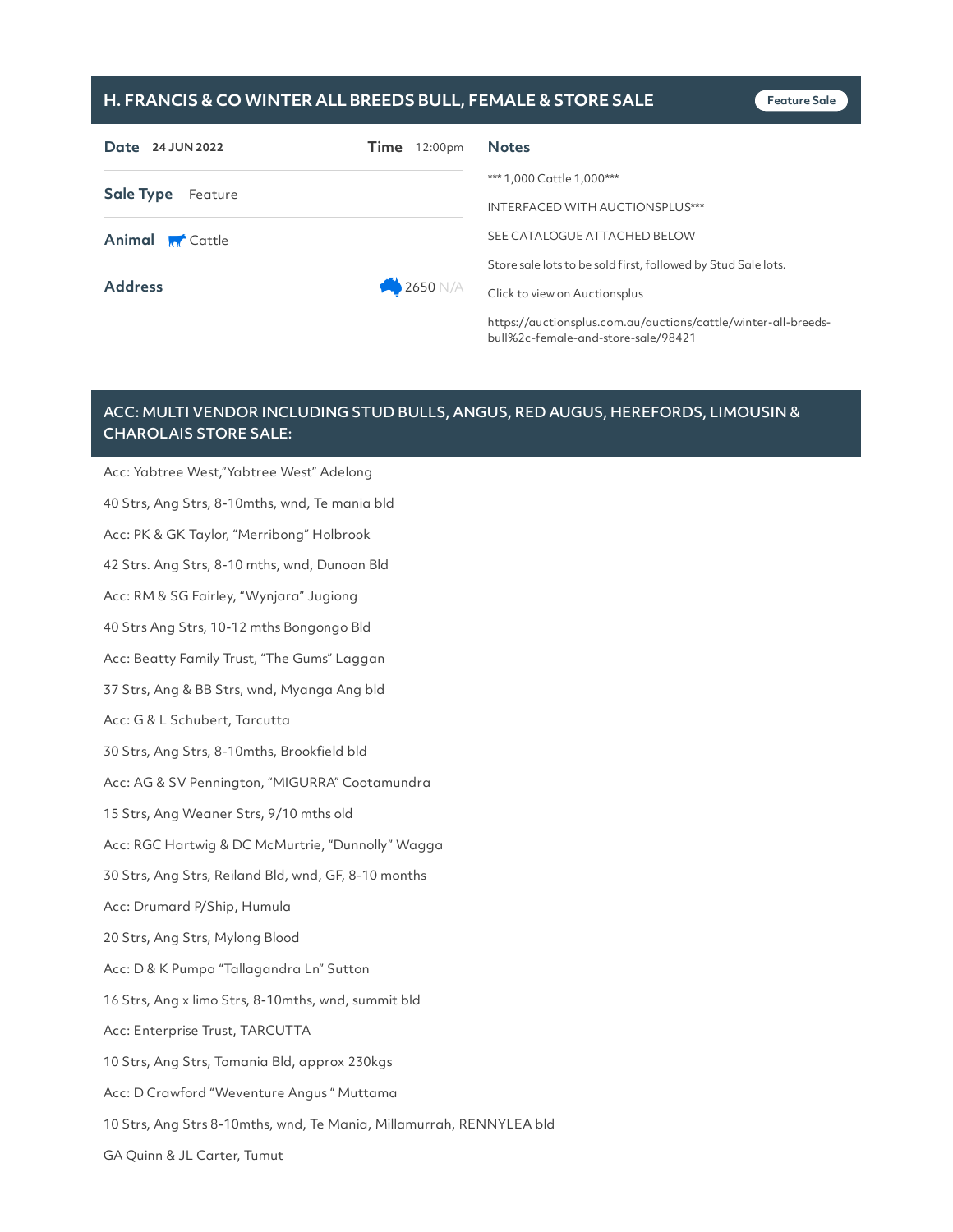Ang Strs, 8-10 mths, Reiland Bld Acc: D Crawford "Weventure Angus " Muttama Hfrs, Ang Hfrs 8-10mths, wnd, Te Mania, Millamurrah, RENNYLEA bld Acc: N Stoll, Mangoplah shorthorn hfrs shorthorn steers

8-10mths , Sprys blood

## ACC: MULTI VENDOR INCLUDING STUD BULLS, ANGUS, RED AUGUS, HEREFORDS, LIMOUSIN & CHAROLAIS STORE SALE:

Acc: Yabtree West "Yabtree West" Adelong 40 Hfrs, Ang Hfrs, 8-10mths, wnd, Te mania bld Acc: PK & GK Taylor, "Merribong" Holbrook 80 Hfrs, Ang Hfrs, 8-10mths, wnd, Dunoon bld, entire drop Acc: D & K Pumpa "Tallagandra Ln" Sutton 20 Hfrs, Black Ang x limo Hfrs, NSM, 20mths, summit bld Acc: RGC Hartwig & DC McMurtrie, "Dunnolly" Wagga 40 Hfrs, Ang Hfrs, Reiland Bld, wnd, GF, 8-10months Acc: D & K Pumpa "Tallagandra Ln" Sutton 16 Hfrs, Ang x limo Hfrs, 8-10mths, wnd, summit bld Acc: Beatty family Trust,"The Gums" Laggan 15 Hfrs, Ang and BB Hfrs, wnd, Myanga Angus bld. Acc: PJ & FE Siegert, "YARRAGLEEN" Yarragundry 15 Hfrs, Red Ang Hfrs by Schipps Red Ang Bulls, 7/8 months old, GF GA Quinn & JL Carter, Tumut 10 Ang Hfrs, 8-10 mths, Reiland Bld Acc: J G Thompson, The Rock 6 Hfrs, Baldy wnr Hfrs, by Summit Bulls Acc: CM & SW Allen, Hoskinstown 20x20 C&C, Hfd Cows with Ang CAF. Autumn Calving NSM. Acc: Benwerrin Cattle Co, "Benwerrin" Tumut 6x6 C&C, Hfd x C&C, 4-7yrs, calves by Reiland Ang bull Acc: A & B Tax, "Woodburn", Cootamundra 19 Cows PTIC, Charolais Angus X Cows, 4-6 yrs. PTIC to Pine Creek Angus Bull to Clv Nov, Outstanding, big, quiet cows Acc: Benwerrin Cattle Co, "Benwerrin" Tumut